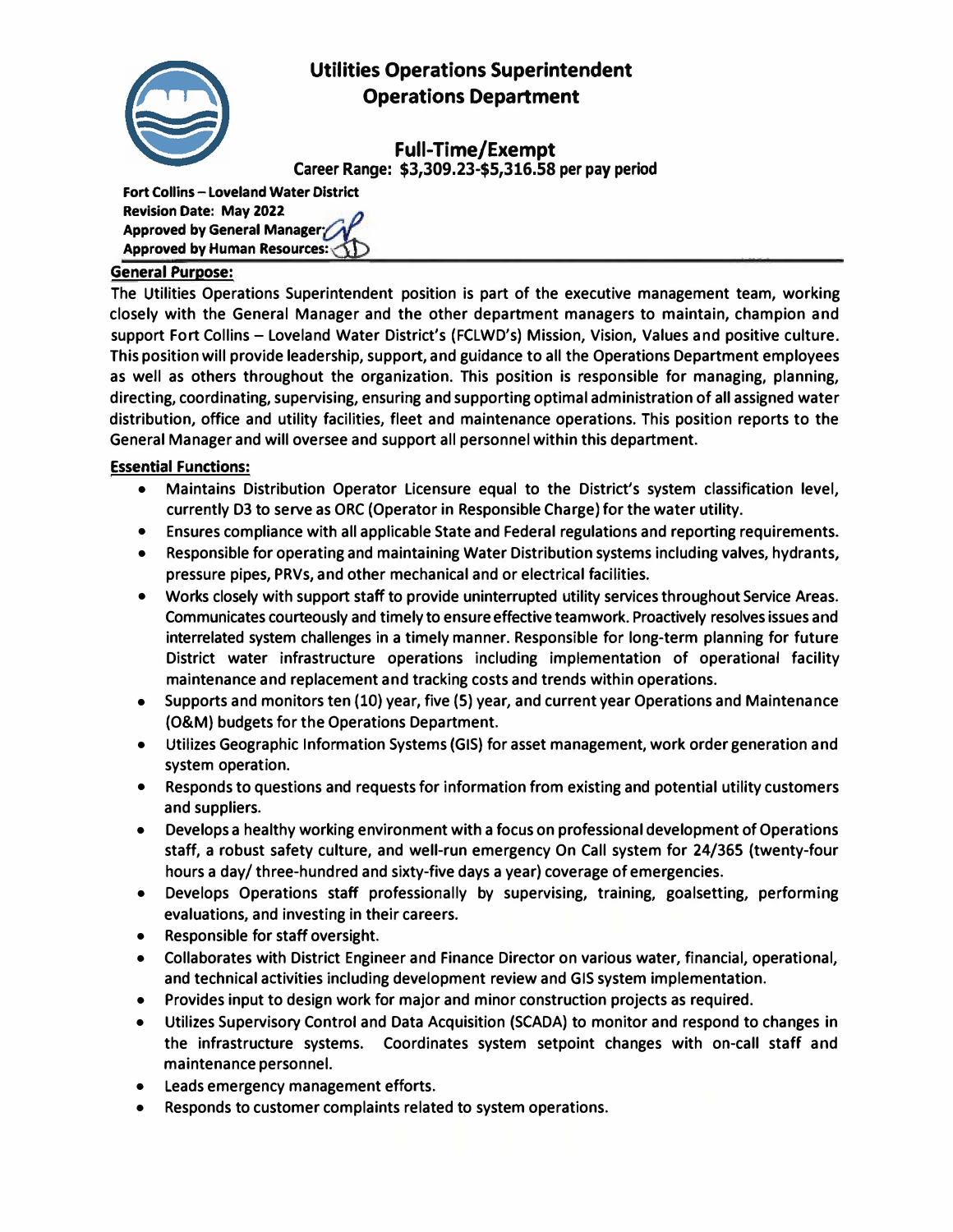- Interacts with district staff to coordinate operations and staff functions.
- Establishes and maintains collaborative relationships with other utility providers and professionals.
- Other duties as required and necessary to ensure the success of the organization.

## **Supervisory duties:**

Directly manages Operations staff in operations in accordance with the organization's policies and applicable laws. Responsibilities include interviewing, hiring, and training employees, planning, assigning and directing work including goal and direction setting, appraising performance, rewarding and disciplining employees, addressing complaints and resolving problems.

### **Economic responsibility:**

- Manages the Districts' funds in an accountable and business-like manner, ensuring that costs are consistently reviewed and contained, including ensuring all tools, equipment, clothing allowances, transportation reimbursements and travel costs are maintained and within District guidelines.
- Manages staff time, including on call, overtime, and compensatory time in an economically  $\bullet$ efficient manner.

# Knowledge, skills and abilities:

- Ability to consistently promote, support, work, and act with an expectation of agency in a manner in support of the District's mission, vision and values.
- Thorough understanding of the construction and operations of water and wastewater systems.
- Knowledge and experience in regulatory compliance for water distribution, basic water  $\bullet$ treatment, budgeting, administration, and construction management of water utility infrastructure.
- Ability to use computer software packages including Outlook, Excel, Word, asset management, ArcGIS, Computerized Maintenance and Management System (CMMS), and SCADA programs.
- Ability to interact positively with a wide variety of people.
- Ability to independently solve complex problems, make good financial decisions, provide accurate and error-free work under pressure and meet reasonable deadlines.
- Superior written and oral communication skills.
- Ability to conduct themselves in a responsible and professional manner at all times.
- Knowledge of hand and power tool operations with a safety conscious attitude.
- Ability to perform tasks unsupervised throughout an eight (8) hour day.

# **Additional Requirements/Licenses/Certifications:**

- Must have reliable transportation.
- A valid driver's license.  $\bullet$
- Current Colorado Distribution Level 3 or higher Operator Certifications.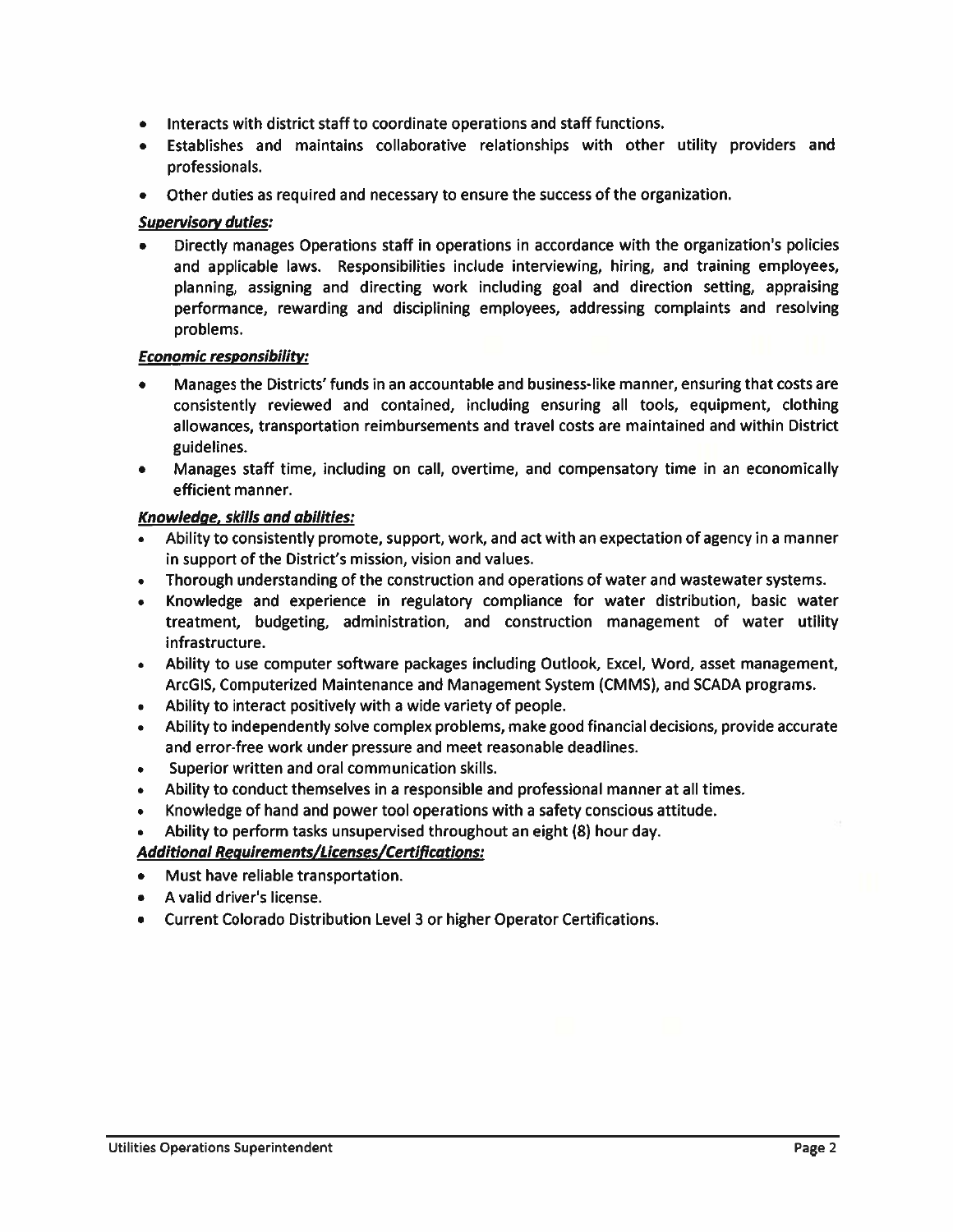## Materials, software and equipment directly used:

- Telephone, smart phone, pager, 2-way radio, personal computing equipment, pickup truck, printer, calculator, diagnostic equipment, pneumatic tools, forklift, heavy equipment.
- Microsoft Office software.

## **Physical Activities:**

The physical demands described here are representative of those that must be met by an employee to successfully perform the essential functions of this job.

- While performing the duties of this job, the employee is regularly required to talk or hear. May involve climbing ladders, stairs, steps and traversing catwalk grating, pushing, pulling, bending, stooping and kneeling on a frequent basis and working in confined space and manual dexterity required to complete work tasks through safe and proper operation of power and hand tools, and motor vehicles.
- Specific vision abilities required by this job include close vision, distance vision, color vision, and ability to adjust focus.
- Heavy physical activity required by moving and positioning objects up to 70 pounds occasionally and/or up to 20 pounds frequently
- Moving, positioning and carrying loads of up to 5 pounds upstairs and loading on four-foot high surfaces frequently.

### **Education and Experience:**

- A minimum of ten (10) years of experience in the water distribution and/or wastewater collection system/construction/operations/maintenance field with at least two (2) years of supervisory experience is required.
- Alternately, a bachelor's degree in Civil Engineering, Sanitary Engineering, Water Resource Engineering or closely related field with minimum of four (4) years of related industry experience is required.
- Completion of Occupational Safety and Health Administration (OSHA) Safety training including, traffic, confined space, trench safety, lockout/tagout is required within 30 days of hire.
- **Excavation Equipment Experience is preferred.**  $\bullet$
- Prior Military Experience may also be considered as applicable.  $\bullet$
- An equivalent combination of education and experience may be substituted on a year for year  $\bullet$ basis.

### **Working environment:**

The work environment characteristics described here are representative of those an employee encounters while performing the essential functions of this job.

- Work may be performed in field, and office environment during all types of temperatures, weather conditions and all times of day or night while being exposed to excessive noise from machines. Snowy, wet and muddy conditions will exist. Work may be done in confined or cramped spaces.
- $\bullet$ Regular and long-term exposure to work areas containing toxic/caustic/hazardous/volatile chemicals; extreme conditions such as hot/cold; sharp hazards; dust/fumes/gasses; electrical shock; moving mechanical parts; high pitched and/or constant loud noise; sometimes long-term contact with bacteria and odorous, infectious/obnoxious material
- Work may involve assisting with sampling, calibration of equipment and process instruments  $\bullet$ calibration / maintenance often in difficult areas.